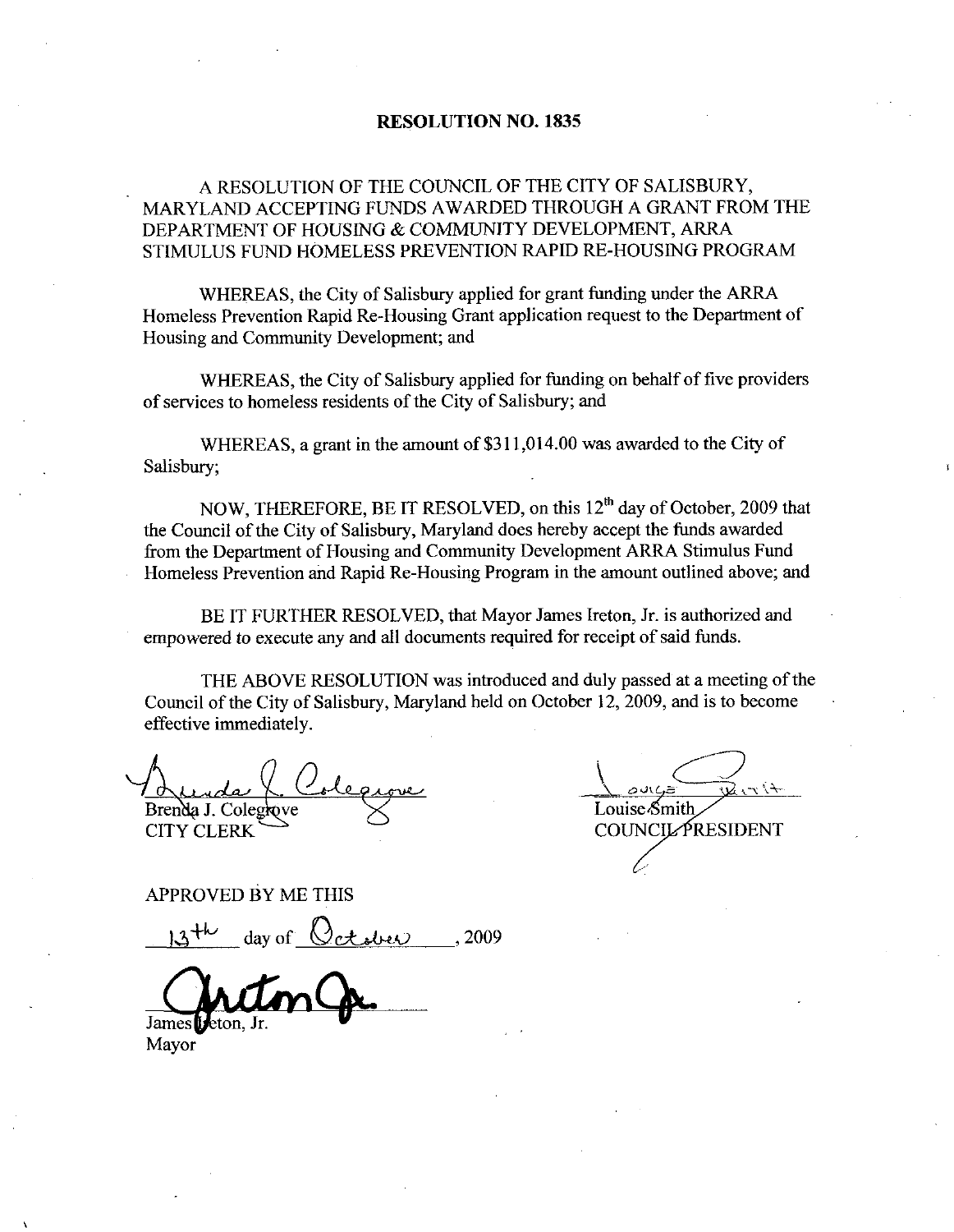# INTER

# OFFICE MEMO

## OFFICE OF THE MAYOR

| To:      | John Pick                                                                                                                                                        |
|----------|------------------------------------------------------------------------------------------------------------------------------------------------------------------|
| From:    | Loré L. Chambers, MBA LLC                                                                                                                                        |
| Subject: | Resolution To Accept Funds For the 2009 ARRA Homeless Prevention Rapid Re-<br>Housing Grant from the Maryland Department of Housing and Community<br>Development |
| Date:    | September 29, 2008                                                                                                                                               |

Attached is a Resolution to accept funding from the Maryland Department of Housing and Community Development for the Homeless Prevention Rapid Re-Housing Grant Program. This Attached is a Resolution to accept funding from the Maryland Department of Housing and<br>Community Development for the Homeless Prevention Rapid Re-Housing Grant Program. This<br>funding from the ARRA Stimulus Fund program, in to provide funding to five organizations that assist homeless individuals. Funds will be utilized<br>for security deposits, rental payments, case management, reporting software, and to allow for funding from the ARRA Stimulus Fund program, in the amount of \$311,014.00, will be utility to provide funding to five organizations that assist homeless individuals. Funds will be utilize for security deposits, rental paym administrative expenses. The City does not have match-funding requirements.

Please forward the resolution to the City Council for placement on the agenda for October 12 2009

### Attachments

cc: James Ireton, Jr.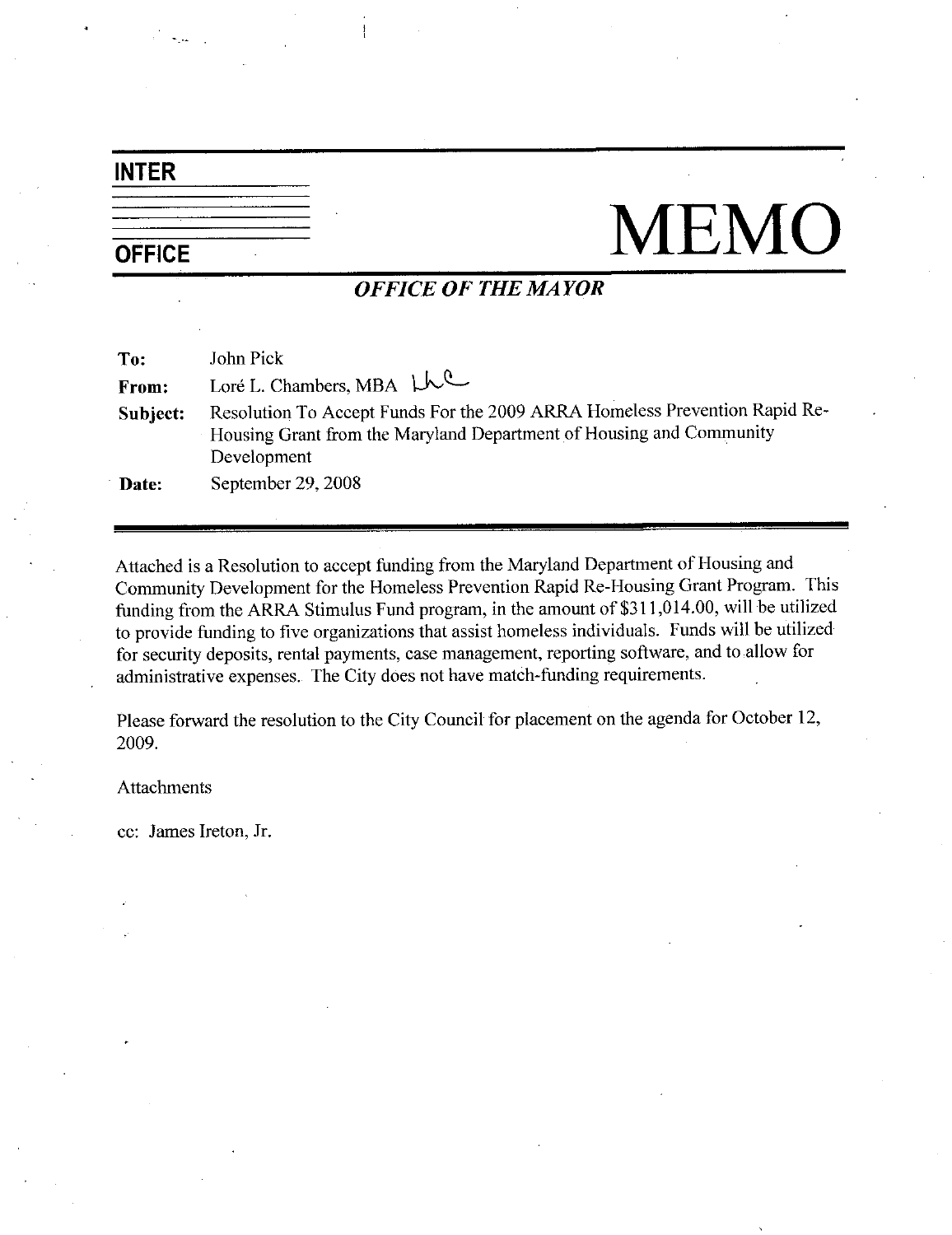

**MARTIN O'MALLEY** Govemor ANTHONY G. BROWN Lt Governor RAYMOND A. SKINNER **Secretary** CLARENCE J SNUGGS Deputy Secretary

September 25, 2009

Ms. Lore Chambers Assistant City Administrator City of Salisbury 125 North Division Street Salisbury, MD 21801

Re: Homelessness Prevention and Rapid Re-Housing Program (HPRP) Grant Award Letter

Dear Ms Chambers

)<br>自

It is our pleasure to inform you that the City of Salisbury (the "Grantee") has been approved Four rist chainsets.<br>It is our pleasure to inform you that the City of Salisbury (the "Grantee") has been approved<br>for receipt of HPRP grant funds in the amount of \$311,014 (the "Grant"), made available by<br>the U.S. Departm Dear Ms. Chambers:<br>
It is our pleasure to inform you that the City of Salisbury (the "Grantee") has been approved<br>
for receipt of HPRP grant funds in the amount of \$311,014 (the "Grant"), made available by<br>
the U.S. Depart Title XII of the American Recovery and Reinvestment Act of 2009 (the "Program"), which is administered by the Maryland Department of Housing and Community Development, a principal division of the government of the State of Maryland (the "Department").

This Grant is awarded specifically to assist homeless persons and persons at risk of becoming homeless, in accordance with Program requirements set forth in the Notice of Allocations, Application Procedures, and Requirements for Homelessness Prevention and Rapid Re-Housing Program Grantees under the American Recovery and Reinvestment Act of <sup>2009</sup> This Grant is awarded specifically to assist homel<br>homeless, in accordance with Program requirem<br>Application Procedures, and Requirements for<br>Housing Program Grantees under the American<br>[Docket No. FR-5307-N-01], as may be homeless, in accordance with Program requirements set forth in the Notice of Al<br>Application Procedures, and Requirements for Homelessness Prevention and F<br>Housing Program Grantees under the American Recovery and Reinvestme

| (1) | With respect to non-profit grantees, all organization documents, including         |
|-----|------------------------------------------------------------------------------------|
|     | articles of incorporation, by-laws, authorizing resolution and incumbency          |
|     | certificate, certificate of good standing and IRS Determination Letter;            |
| (2) | With respect to non-profit grantees, certification by the local government where   |
|     | the nonprofit organization is located of approval of the organization undertaking. |
| (3) | An executed HPRP grant agreement in the form provided by the Office of the         |
|     | Attorney General (the "OAG"); and                                                  |
| (4) | Any other documentation required by the Program or the OAG.                        |
|     |                                                                                    |